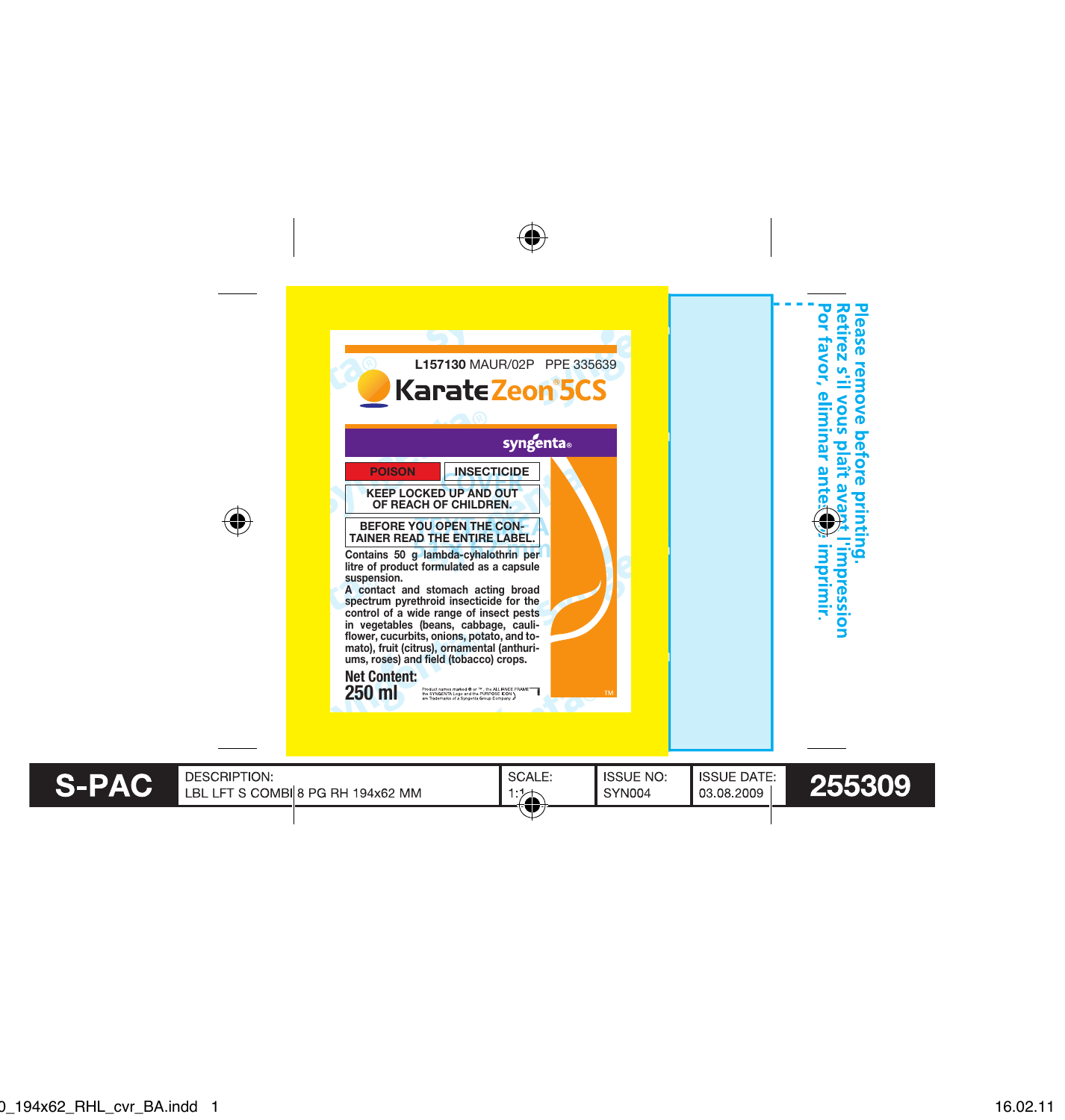Scaling graduations are optional. simitch off layer visibility to remove. Please amend langauage and measurement units accordingly.



⊕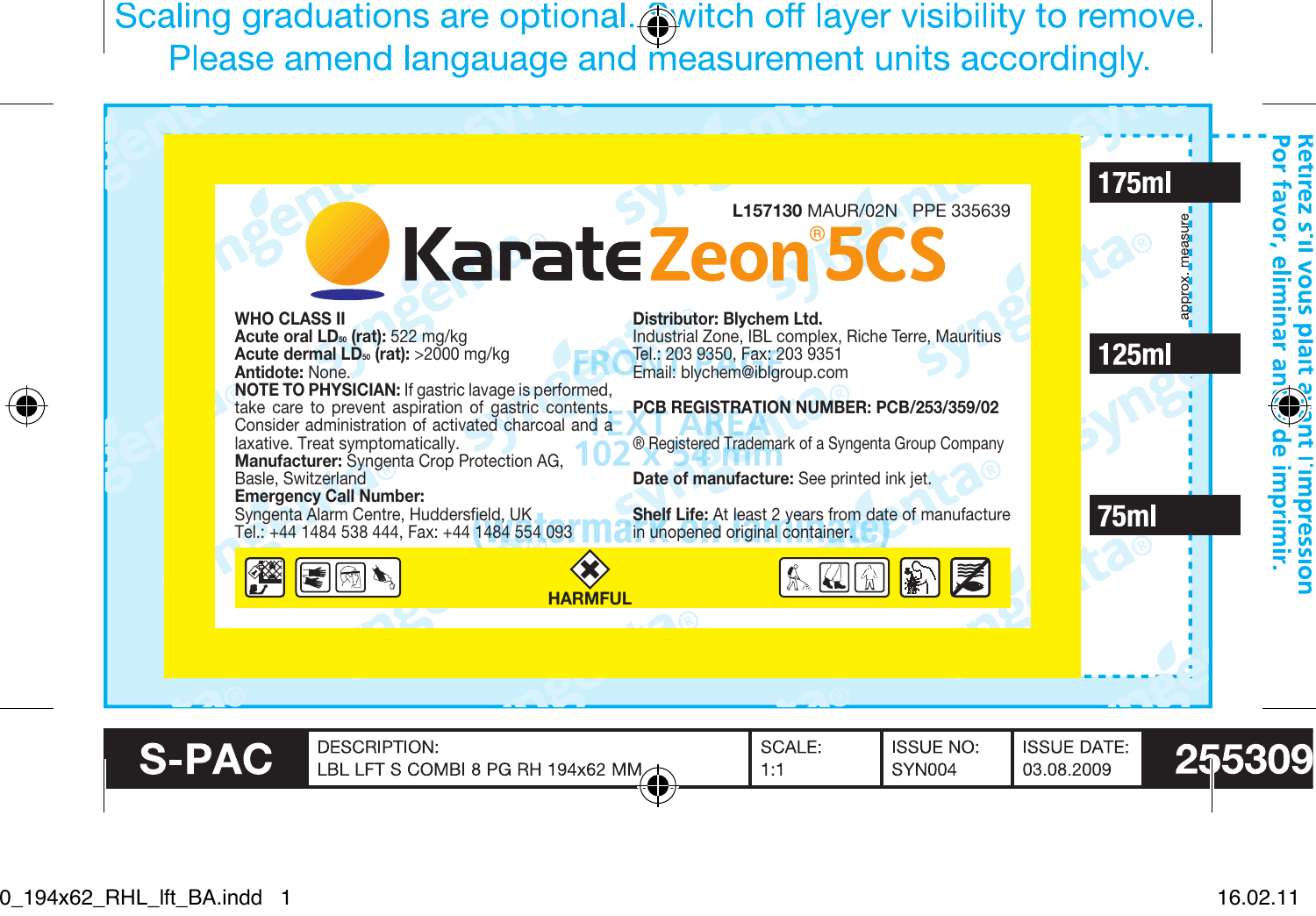

#### SAFETY PRECAUTIONS

• Do not eat, drink, or smoke while using this product.

## FOR SAFETY WHEN MIXING

- Wear eye protection (at least glasses). Undiluted Karate Zeon® 5 CS may irritate your eyes. If you get it in
- Wear synthetic rubber gloves. Undiluted Karate Zeon® 5 CS may irritate your skin. If you get it on your skin, wash it off at once. If you spill it on your clothes, change and wash them immediately.
- After emptying container, rinse it three times adding washings to the spray tank.

- FOR SAFETY WHEN SPRAYING<br>• As with all chemicals, avoid contact with the spray as much as you can.
- 
- To avoid harming fish, do not spray over water. TAKEA<br>• Dispose of unwanted spray solution by spraying off on waste ground.

# FOR SAFETY AFTER SPRAYING

- Wash out the container when empty. **Do not use it again** (See Disposal).<br>• Do not dump unwanted Karate Zeon® 5 CS in water.
- 
- Wash yourself. Change and wash your work clothes.
- Keep unused Karate Zeon® 5 CS in original container, tightly closed, locked up out of reach of children-

3

⊕

 $\bigoplus$ 

mprimir.<br>mprimir.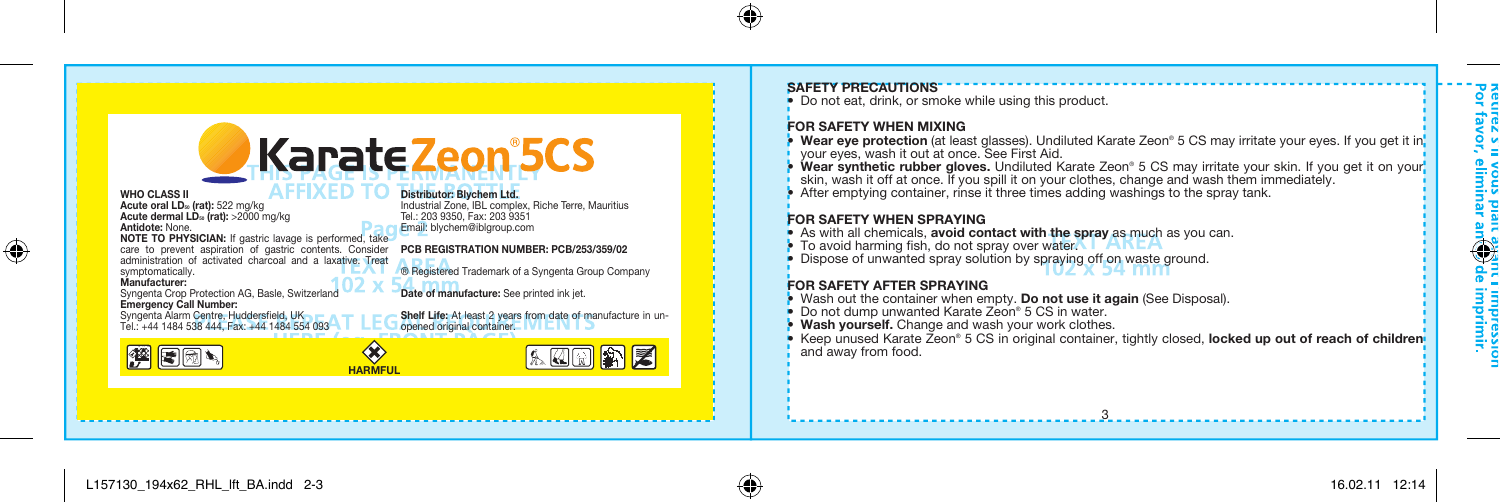# FIRST AID

⊕

EVE SPLASHES: Hold eyelids apart and pour in a gentle stream of water for 10 to 15 minutes. Go to a<br>| doctor.<br>| SKIN CONTACT: Wash with water followed by soap and water. Go to a doctor if skin is affected.

If Karate Zeon® 5 CS is SWALLOWED, remove contaminated clothing, wash exposed skin; take person, and the label, to a DOCTOR AT ONCE.

**INHALATION TOXICITY:** Unlikely. Formulation 4 hour  $LC_{50} = \frac{1}{2}$  2.09 mg/L.

#### **DIRECTIONS FOR USE DESCRIPTION**

Karate Zeon® 5 CS is a non-systemic, non-fumigant, broad spectrum pyrethroid exhibiting contact and stomach activity against foliage, fruit and soil surface-dwelling pests. It can be used in both preventative and curative control strategies, as well as in «integrated pest management» (IPM). With certain exceptions, Karate Zeon® 5 CS is not recommended for curative control of hidden pests such as stem boring caterpillars, which cannot be contacted by sprays, nor for incorporation into soil to control root feeding insects. It provides excellent cost - effective results when used alone, but better control of certain pests, such as whiteflies and spider mites, is achieved by mixing Karate Zeon® 5 CS with a systemic or translaminar product approved for. sucking pests. Control of some resistant strains of Lepidoptera may also be improved where synergism or potentiation results from mixing two active ingredients together.

MIXING: Ensure that the sprayer is clean, and properly calibrated.

Shake the container well before use. Half fill the spray tank with clean water and add the required amount of Karate Zeon® 5 CS. Agitate while filling up the sprayer with water.

#### APPLICATION

Spray to provide an even coverage of the plants. Any low volume to high volume ground sprayer can be used. Low volume applications should be in 10 litres water/ha while high volume applications are at 200-1000 litres water/ha (depending on plant size) and at high pressure.

When spraying by air, use 20-50 litres water/ha.

For tree and bush crops, apply by ground equipment in a minimum of 400 litres water/ha. Do not leave spray mixture in the tank for long periods (i.e. Meal break or overnight). Avoid spray drift onto non-target crops, grazing, rivers, and dams.

# AFTER USE

Wash equipment thoroughly after use to remove all residues of product in the tank, pipes, and filters. Spray washings onto waste ground away from water bodies or courses.

# **RATES**

Use the lower rate when crops are small and only a few pests are present. Use the higher rate for larger, plants or when the infestation is high. On Brassicas, peas and other crops with waxy leaves add a suitable non-ionic wetter.

# **COMPATIBILITY**

Karate Zeon® 5 CS is compatible with most standard insecticides and fungicides of neutral reaction. The compatibility of Karate Zeon® 5 CS with other products may be influenced by the formulation of the products, involved as well as the quality of the water. In the event of any doubt, a compatibility test should be carried out. In the event of a tank-mixing Karate Zeon® 5 CS should be mixed last.

4 5

∘° ∘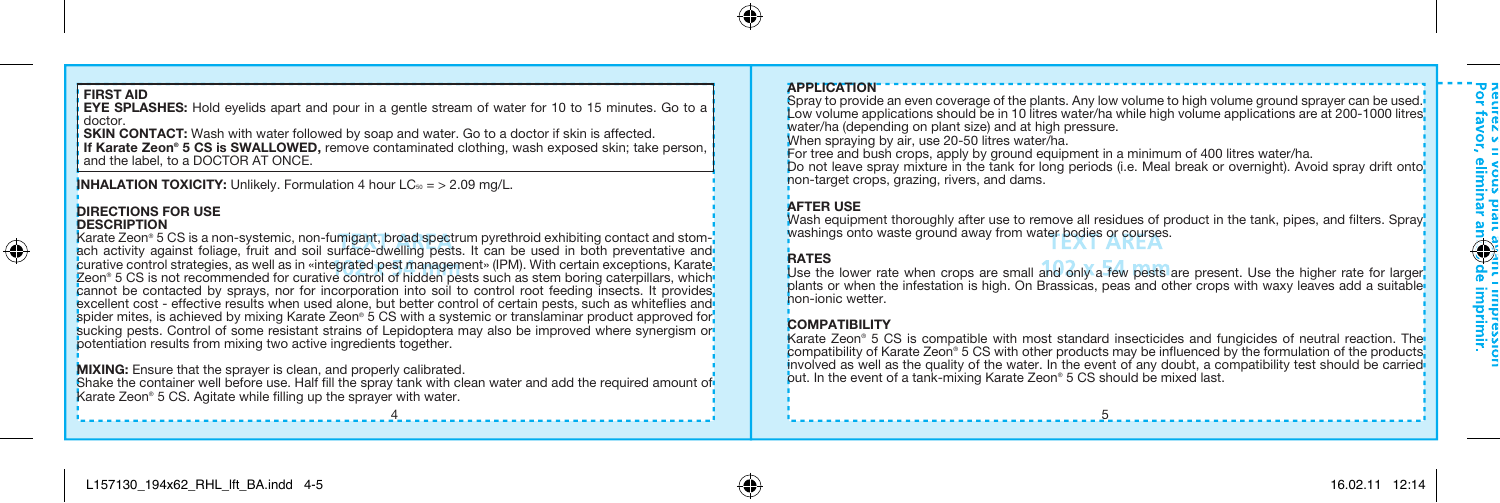| Crop                                                                             | Pest                                                                | Rate<br>ml/ha | PHI                                                                                                                     | <b>Comments</b>                                                                                      |  | <b>STORAGE</b><br>Karate Zeon <sup>®</sup> 5 CS will remain chemically and physical<br>opened container under normal conditions of storage. I                                                                                                                                                                                                                                                                                      |
|----------------------------------------------------------------------------------|---------------------------------------------------------------------|---------------|-------------------------------------------------------------------------------------------------------------------------|------------------------------------------------------------------------------------------------------|--|------------------------------------------------------------------------------------------------------------------------------------------------------------------------------------------------------------------------------------------------------------------------------------------------------------------------------------------------------------------------------------------------------------------------------------|
| All crops - listed below                                                         | Cutworms                                                            | 200-400       | Not applicable                                                                                                          | Apply as a drench or band<br>spray over seedlings.                                                   |  | closed, locked up out of the reach of children and anir<br>heat and direct sunlight, and away from humidity and f                                                                                                                                                                                                                                                                                                                  |
| Beans, Cabbages,<br>Cauliflower, Onions,<br>Peas. Tomatoes.<br>Roses, Anthuriums | Bollworms, other<br>caterpillars, plant<br>bugs, beetles,<br>thrips | 150-200       | Green Beans<br>and Peas $= 7$ .<br>Cabbages,<br>Cauliflower.<br>Cucurbits.<br>Dry Beans, Onions<br>and Tomatoes $= 3$ . |                                                                                                      |  | <b>DISPOSAL</b><br>Dispose of surplus diluted Karate Zeon® 5 CS or of u<br>spraying diluted product onto waste ground. If Karate<br>other absorbent material and remove to a safe place.<br><b>USER'S RISK</b><br>The user bears the risk for damage resulting from fa<br>mendations for use of the product are based on the<br>the manufacturer cannot control the application, use, s<br>cannot accept responsibility therefore. |
| Maize, Sorghum,<br>Sweetcorn                                                     | Stalk borer                                                         | 300           | <b>hday</b>                                                                                                             | Start spraying at 10%<br>plant damage. Spray into<br>plant funnel before larvae<br>enter into stalk. |  |                                                                                                                                                                                                                                                                                                                                                                                                                                    |
| Citrus                                                                           | Caterpillars.<br>flies, leafminers                                  | 150-400       | 7 days                                                                                                                  |                                                                                                      |  |                                                                                                                                                                                                                                                                                                                                                                                                                                    |
|                                                                                  |                                                                     |               |                                                                                                                         |                                                                                                      |  |                                                                                                                                                                                                                                                                                                                                                                                                                                    |
|                                                                                  |                                                                     | 6             |                                                                                                                         |                                                                                                      |  |                                                                                                                                                                                                                                                                                                                                                                                                                                    |

### STORAGE

′€

Karate Zeon® 5 CS will remain chemically and physically stable for at least 2 years if stored in its original un-i<br>opened container under normal conditions of storage. Keep Karate Zeon® 5 CS in its original container, tig heat and direct sunlight, and away from humidity and from food.

### DISPOSAL

Dispose of surplus diluted Karate Zeon® 5 CS or of unused product according to local regulations, or by spraying diluted product onto waste ground. If Karate Zeon® 5 CS is spilled, cover the liquid with dry soil or other absorbent material and remove to a safe place.

is USER'S RISK<br>The user bears the risk for damage resulting from factors beyond the manufacturer's control. All recommendations for use of the product are based on the current state of the manufacturer's knowledge. Since the manufacturer cannot control the application, use, storage or processing of the product, the manufacturer, cannot accept responsibility therefore.

Reurez > II<br>Por favor,

i impressioi<br>: imprimir.<br>: imprimir.